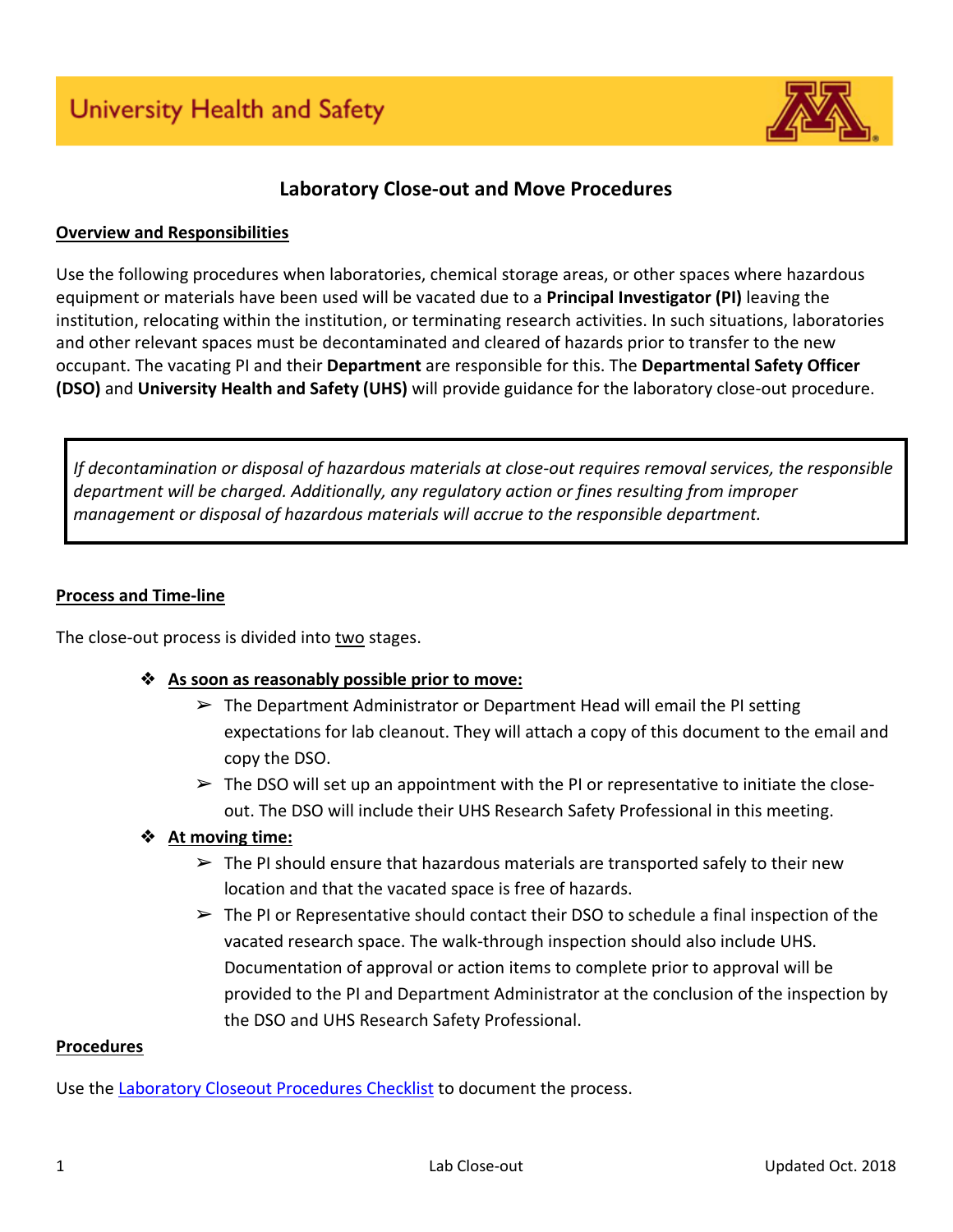

## **Chemicals - All Lab Closeouts**

- Ensure that all containers of chemicals are labeled with the name of the chemical, are in good condition, and are securely closed.
- Remove chemical containers from refrigerators, freezers, fume hoods, bench tops, and storage cabinets.
- Hazardous chemical waste must not be sewered or trashed; waste must be collected for disposal by UMN Hazardous Waste.
- Wash off fume hood surfaces, chemical cabinets, and countertops.

# **Leaving the University**

- Determine which chemicals are usable and transfer responsibility for these materials to another party who is willing to take charge of them. These chemicals MUST be relocated before check-out.
- If a new user cannot be found, the chemicals must be disposed of as hazardous waste. Detailed instructions are available in the [Chemical Waste Disposal](http://www.dehs.umn.edu/hazwaste_chemwaste.htm) section of the UHS website. To ensure timely removal of chemical waste, this process must be started at least a month before departure from the laboratory. Chemical pickup must be completed before the laboratory is vacated. Any chemicals left behind will be removed for a fee to the Department responsible for the space by UHS.

## **Moving to a new campus location**

## **UHS will move Chemicals for your lab put please follow the guidelines below:**

- Segregate hazardous chemicals by the primary hazard class. The following general segregation requirements should be followed:
	- o Organic chemicals (flammable liquids/solids) packaged separately from oxidizers
	- o Acids packaged separately from bases
	- o Acids packaged separately from toxins
	- o Reactive chemicals (e.g., spontaneously combustible, dangerous when wet, organic peroxides) and highly toxic chemicals (e.g., acutely hazardous substances, particularly hazardous substances) should be packaged separately and not mixed with any other hazard classes.
	- $\circ$  If additional guidance on segregating hazardous chemicals is needed, contact UHS (612-6261604, [hazwaste@umn.edu\)](mailto:hazwaste@umn.edu). They will also document, package, and remove chemicals for a fee. Please contact them for a free consult and a quote for removal.
- Completely enclose containers in sturdy cardboard boxes. Boxes are available through University Stores. Large carboys and 5 gallon pails do not need to be placed into boxes but have to be in secondary containment.
- When packing chemicals into boxes, use cushioning material (e.g., pads, vermiculite, cardboard dividers, etc.) to separate the inner containers so that when the box is handled, there is no glass on glass contact.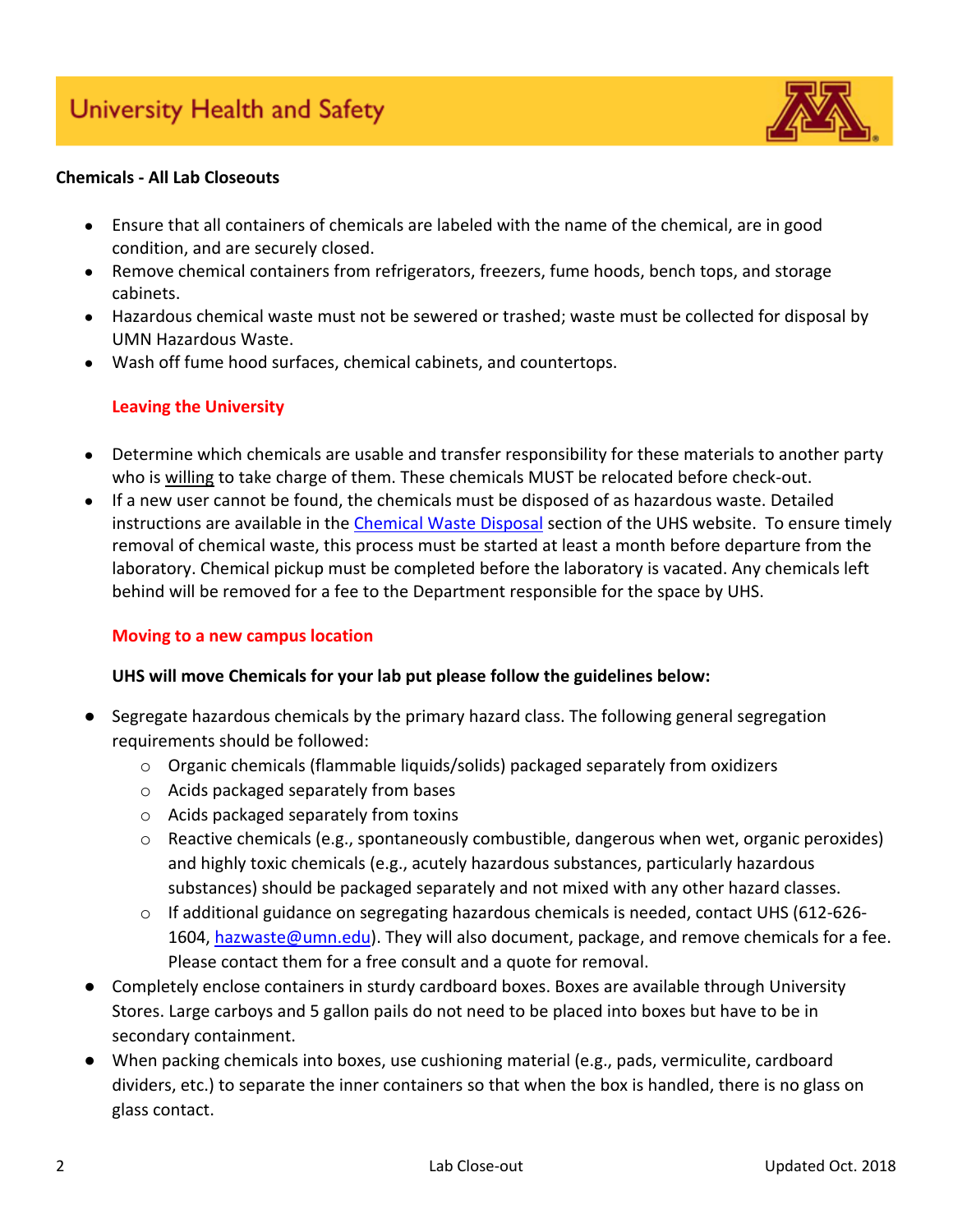# University Health and Safety



● Tape the box shut and tape a copy of the box inventory and a [hazardous waste move label t](https://drive.google.com/open?id=1BEGkhRDon0r5GfLtMEOpVKTdATsvQsAD)o the box or pail to alert the moving company that these are Hazardous Materials not to be moved by them. Please fill in the labels completely.

## **Controlled Substances**

## **Leaving the University**

- Dispose of controlled substances following the directions on the [UHS disposal website.](https://dehs.umn.edu/controlled-substances-disposal) Keep the substances locked in the safe until they are picked up for disposal.
- If there is no other Unit laboratory in the same building, the Unit Registrant must send a letter to the [Minneapolis DEA office](https://apps.deadiversion.usdoj.gov/contactDea/spring/main;jsessionid=AC0DA1C69EA7E329FF79E7D0D68A2AA8?execution=e1s1) requesting cancellation of the DEA registration and informing them of the drug disposal. Include in the letter the name of the Unit Registrant, DEA registration number and expiration date, lab/building address and effective date of the cancellation.
- If applicable (ie. the PI closing their lab is the DEA registrant), send unused DEA Forms 222 to the [Minneapolis DEA office](https://apps.deadiversion.usdoj.gov/contactDea/spring/main;jsessionid=AC0DA1C69EA7E329FF79E7D0D68A2AA8?execution=e1s1) via certified or registered mail. In your cover letter to the DEA, list the unique numbers on Form 222 and save a copy of the letter in your controlled substances records.
- Notify the UHS Controlled Substances Manager (cshelp@umn.edu) that the laboratory is no longer using controlled substances.

## **Moving to a new campus location**

## **If you are the DEA registrant:**

- New storage site has to be approved by DEA before controlled substances can be relocated
- Change of address can be requested either via mail or by modifying the registration [online.](https://www.deadiversion.usdoj.gov/drugreg/index.html)
- By Mail: Letter on University of Minnesota letterhead and signed by the registrant. The letter should include the following information:
	- o Registrant name and registration number,
	- o Current building name and address,
	- o New location building name and address
	- o Move Date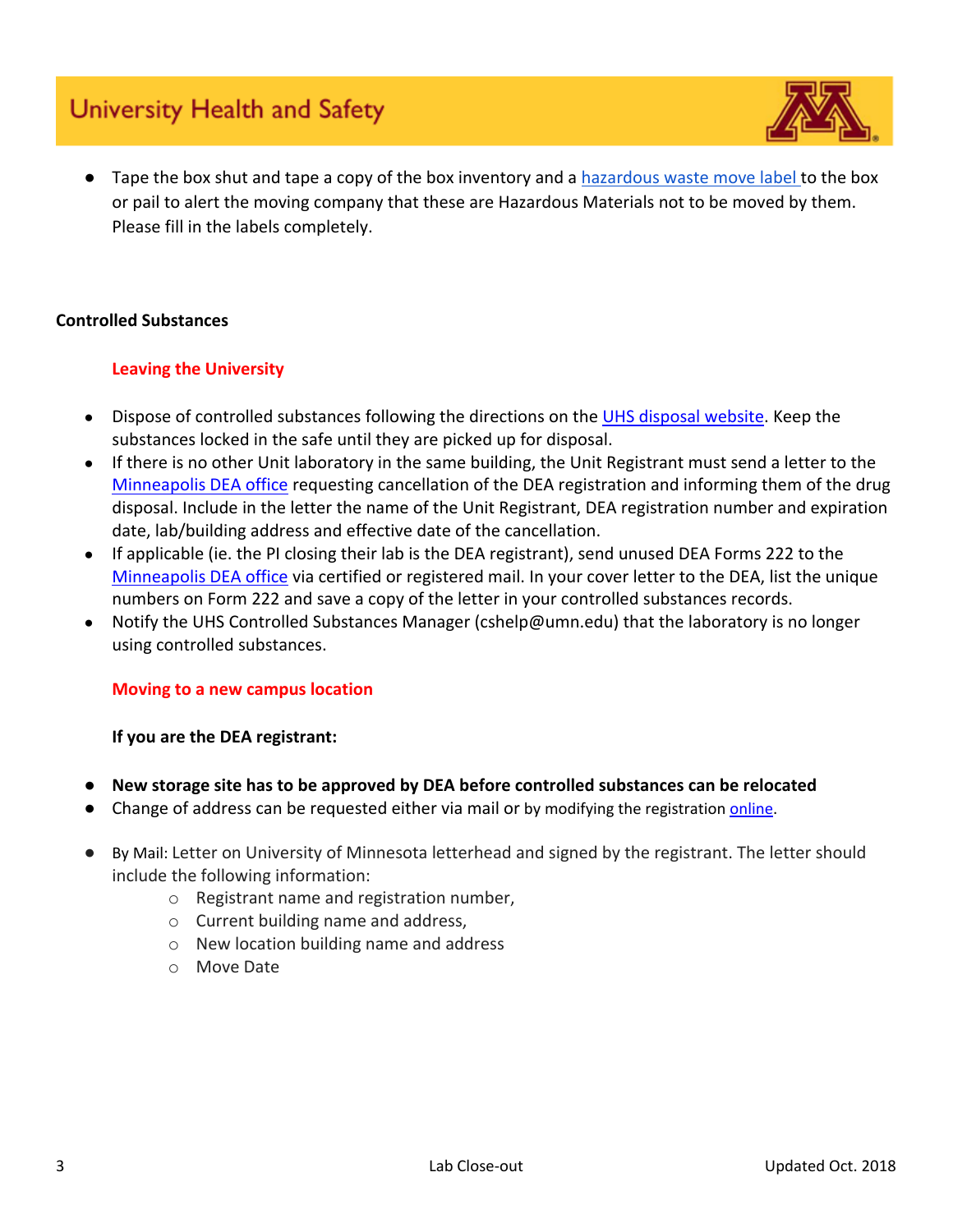# University Health and Safety



Local DEA address, where the letter should be sent:

Drug Enforcement Administration 100 Washington Ave. So. Suite 800 Minneapolis, MN 55401

#### **If you are an authorized user:**

- Make sure your departmental DEA registrant has a registration for the building you are moving to.
- A safe has to be installed in your new lab *before* your controlled substances get moved.

For any questions about controlled substances contact the UHS Controlled Substances Manager (cshelp@umn.edu)

#### **Gas Cylinders**

Disconnect gas cylinders from regulators and equipment and cap all cylinders.

#### **Leaving the University**

- Return gas cylinders, whether empty or partially filled, to the manufacturer or distributor through which they were purchased. If originally purchased through U Market, contact them at (612) 624-4878 to make arrangements for return of gas cylinders.
- Empty cylinders should be clearly marked as empty to avoid confusion when it comes to return or disposal of the cylinder. Do not vent full or partially used cylinders into fume hoods as a means of disposal.
- If cylinders are non-returnable, consult the [Hazardous Waste Guidebook](http://www.dehs.umn.edu/hazwaste_chemwaste_umn_cwmgbk_sec5.htm#cgcac) for disposal instructions.

#### **Moving to a new campus location**

- UHS will only move small, non-demurrage cylinders (e.g., lecture bottles).
- Contact U Market at (612) 624-4878 for assistance with moving large cylinders.
- For liquid nitrogen cylinders, contact the lab vendor for pick-up of cylinders in the current lab and delivery/relocation of cylinders and the reconnection in new location.
- Do not label compressed gas cylinders with mover's labels.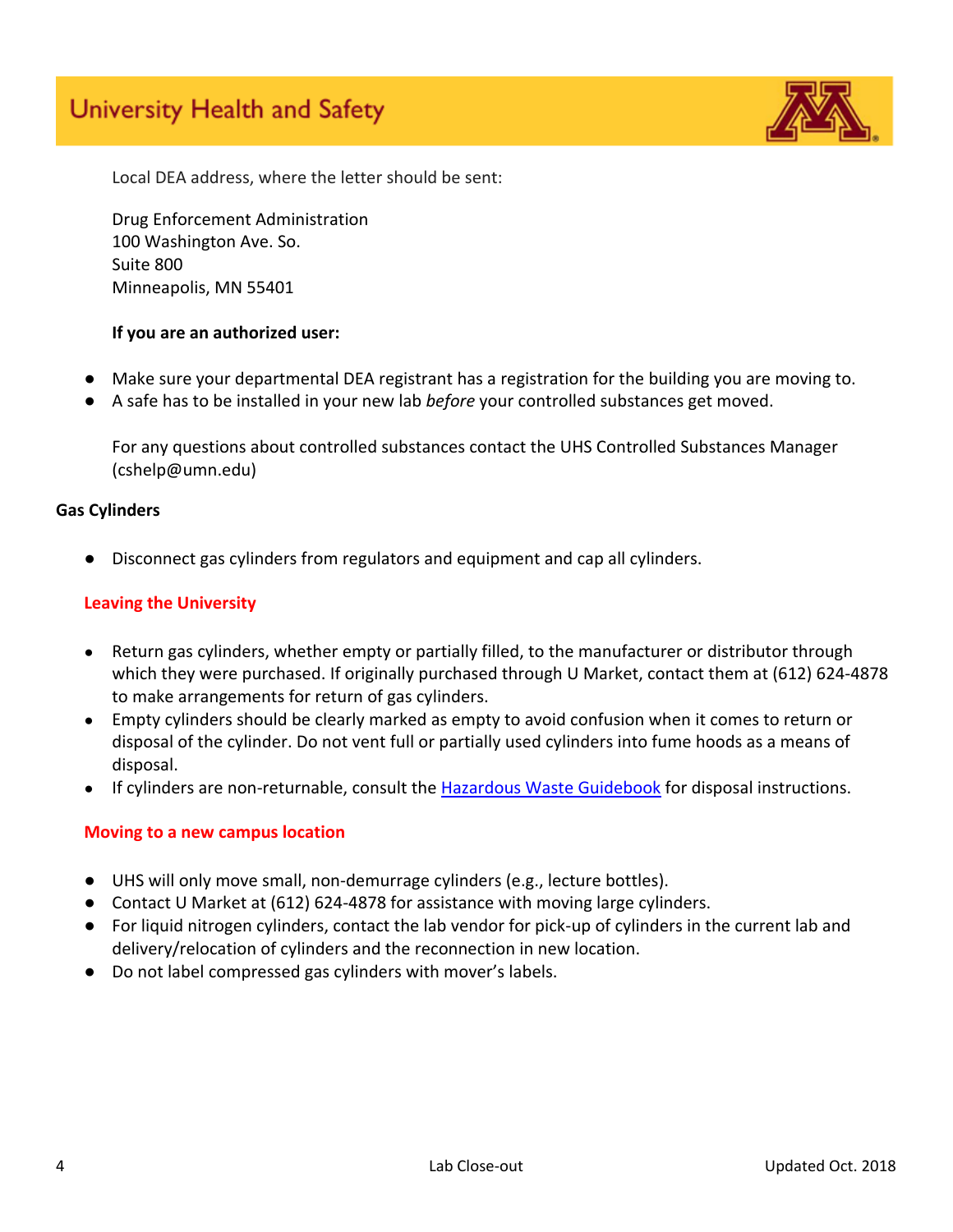

#### **Human and Animal Tissue**

#### **Leaving the University**

- If samples must be saved, locate an appropriate researcher to take responsibility for them and notify your Department Head and DSO as to who is taking responsibility for them.
- Remove fixed tissue from preservative before disposal.
- Dispose of chemical preservatives as hazardous chemical waste (see Chemical Disposal above).
- Dispose of all human pathological waste through the university's [Bequest Program.](http://www.bequest.umn.edu/) Call (612) 625-1111 for proper procedures.
- Place animal tissue and remains in sealed pink digester bags and then in designated Research Animal Resources (RAR) animal coolers. For cooler locations contact Research Animal Resources (RAR) at (612) 624-9100
- Defrost and clean refrigerators and freezers.
- If appropriate biological waste disposal is uncertain, contact Biosafety and Occupational Health Department at (612) 626-6002.

#### **Moving to a new campus location**

- Each lab must empty refrigerators and freezers before their scheduled move time. Place contents into a suitable cooler. Label the refrigerator or freezer with the mover's label and the cooler with the UHS [label.](https://drive.google.com/open?id=1BEGkhRDon0r5GfLtMEOpVKTdATsvQsAD) **Note:** An exception may be made for freezers. At the lab's discretion, this equipment may be moved with contents inside. However, it is important that you realize that the equipment will be jostled and possibly tipped to a 45 degree angle. If you choose to move this equipment with contents loaded, it is highly recommended that you secure items so they do not shift during the move.
- UHS will move coolers to the new location as quickly as possible and additional scheduling will likely be necessary. However, UHS does not guarantee that the contents will remain at proper temperatures.

#### **Infectious Agents, Synthetic or Recombinant Nucleic Acids, and Toxins of Biological Origin**

#### **Leaving the University**

- If samples or stocks must be saved, locate an appropriate researcher to take responsibility for them and notify your Department Head and DSO as to who is taking responsibility for them.
- If an autoclave is available to decontaminate biological waste, place all microorganism stocks and culture plates in a clear autoclave bag and follow the procedures outlined in the [Autoclaving Biological](https://bohd.umn.edu/sites/bohd.umn.edu/files/autoclavebiowaste_1.pdf)  [Waste](https://bohd.umn.edu/sites/bohd.umn.edu/files/autoclavebiowaste_1.pdf) fact sheet. If no autoclave is available, place material in a red biohazard bag for pick up.
- For toxins of biological origin, follow approved decontamination procedures as outlined in the [Guidelines for Work with Toxins of Biological Origin](https://bohd.umn.edu/biologically-derived-toxins)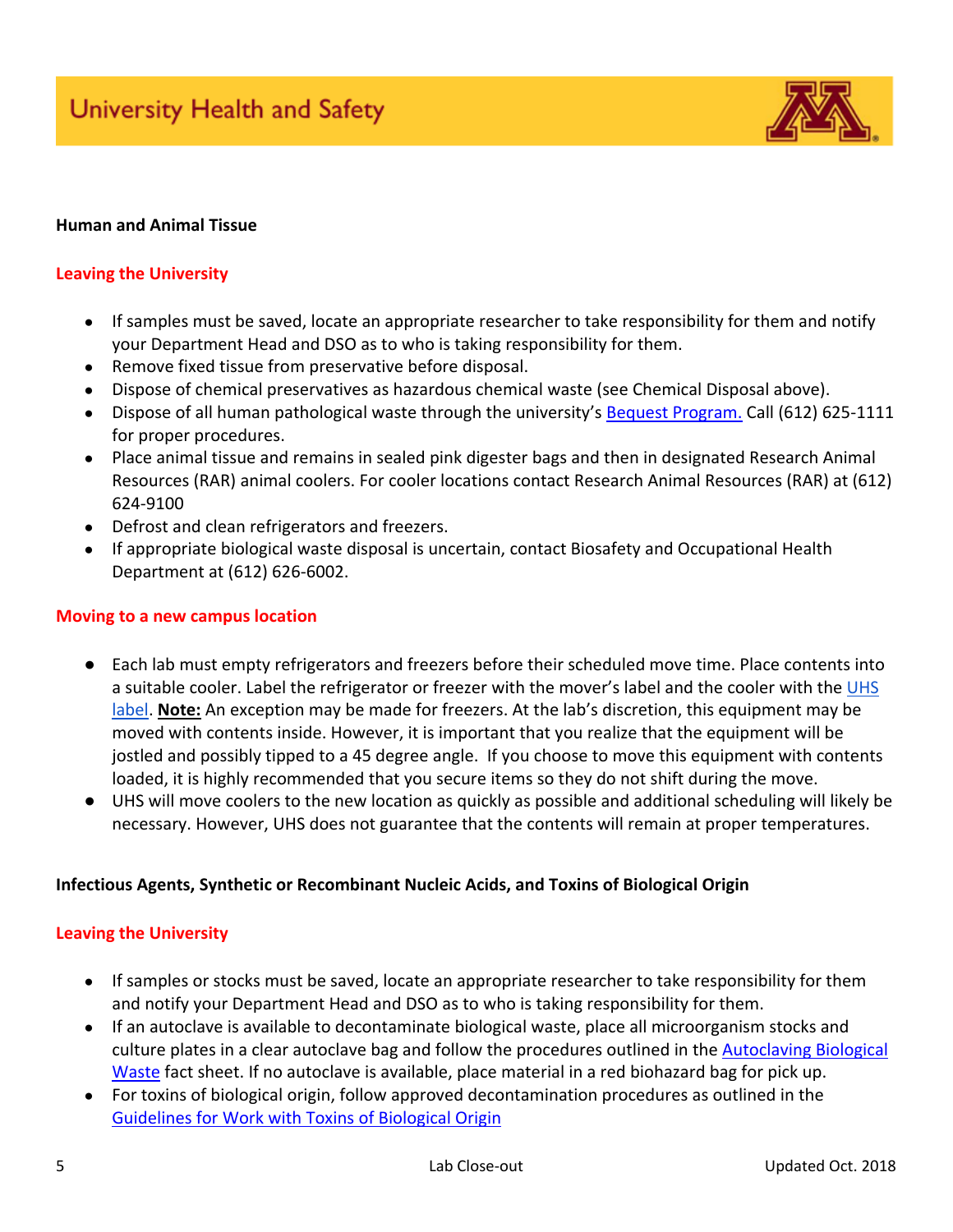# University Health and Safety



- Decontaminate liquid biological wastes and wipe down all potentially contaminated surfaces according to the procedures outlined in [Biohazards Decontamination & Spill Clean-up.](https://bohd.umn.edu/decontamination-and-disinfection)
- Clean and decontaminate incubators, centrifuges, drying or curing ovens, refrigerators and freezers according to the procedures outlined in [Preparing Lab Equipment for Service, Transfer, or Disposal.](https://bohd.umn.edu/sites/bohd.umn.edu/files/factsheetequipmentdecontamination.pdf)
- Biosafety cabinets must be gas decontaminated by an outside contractor before disposal or being sent to ReUse.
- If appropriate biological waste disposal is uncertain, contact Biosafety and Occupational Health at (612) 626-6002.

## **Moving to a new campus location**

- Always pack these materials in a leak-proof sealed primary container within a leak-proof sealed secondary container. If the primary container is glass, the secondary container must be a sealed, rigid, non-breakable container.
- Place sufficient absorbent material between the primary and secondary containers to absorb the volume being transported.
- Place a biohazard sticker on the container with the agent name and the name and phone number of contact.
- If you have an IBC protocol make sure to amend it

## **Radioactive Materials**

## **Leaving the University**

Prior to close out of a radioactive materials use area and/or a radioactive materials use permit, it is the responsibility of the department and the authorized permit holder to assure that the following steps have been completed:

- Package all radioactive materials (stock vials, sealed sources, lead containers/shields, and wastes) and label them in accordance with the Radiation Protection Division (RPD) procedures for pickup as radioactive waste, or for transfer to another permitted use area.
- Prior to the transferring radioactive materials to a new location, notify the RPD (612) 626-6002 to obtain authorization for the transfer and to assure that the new use area is properly posted and permitted by RPD.
- Log into [Isotrack](http://www.dehs-tools.umn.edu/) to arrange for pickup of all radioactive wastes through the RPD.
- Following removal of all radioactive waste and stock materials, perform a contamination survey (and if appropriate a GM instrument survey) of all former storage and use areas within the laboratory or under the permit to be closed out. NOTE: Areas of potential residual contamination include refrigerators/freezers, centrifuges, water baths, hoods, sinks, floor areas under waste containers, etc.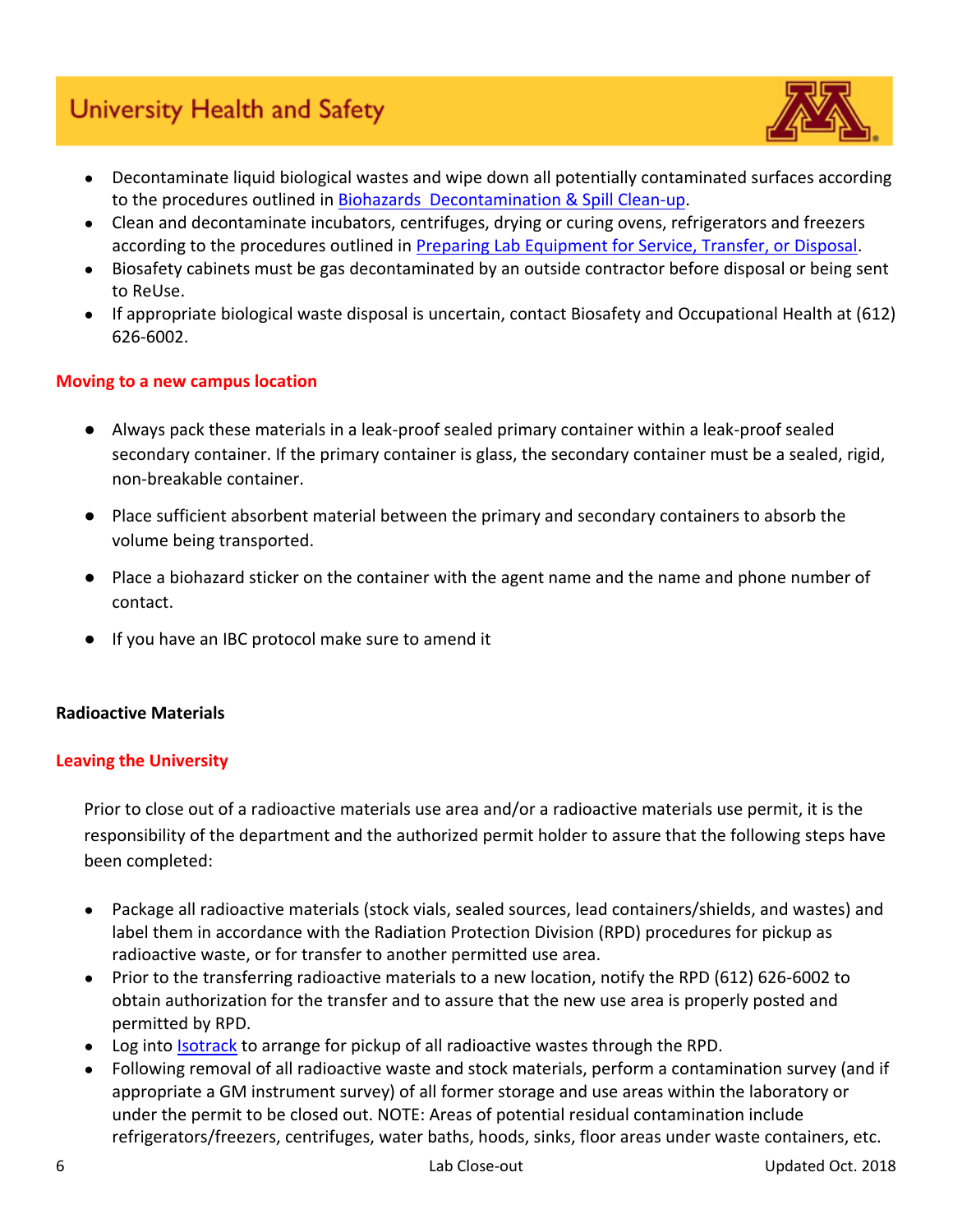

Also, if there are contaminated areas or equipment in the laboratory, they must be decontaminated. A follow-up survey must be made of the decontaminated areas and the results included in the above survey.

- Provide the Department Head and the RPD with a copy of the final contamination survey.
- Schedule the Radiation Safety closeout survey by RPD (612) 626-6002. Do not allow further use of room until the RPD closeout survey is complete and the radiation caution door posting is removed by RPD.
- If the permit holder fails to satisfactorily complete the above steps, the Department of the permit holder will be responsible for the completion of (or payment of costs to complete) the required closeout steps.

## **Moving to a new campus location**

Contact the Radiation Protection Division (612) 626-6002 for guidance on how to properly move radioactive materials.

## **Mixed Hazards**

● Occasionally it is necessary to dispose of materials that contain more than one of these hazards (chemical, radioactive or biological agent). Contact UHS at (612) 626-6002 for assistance.

# **Equipment**

# **Leaving the University**

- If laboratory equipment is to be left for the next occupant, clean or decontaminate it before departing the laboratory following procedures in "[Preparing Lab Equipment for Service, Transfer, or Disposal](https://bohd.umn.edu/sites/bohd.umn.edu/files/factsheetequipmentdecontamination.pdf)".
- If exhaust or filtration equipment has been used with extremely hazardous substances or organisms, alert UHS and Facilities Management.
- If laboratory equipment is to be discarded, be aware that capacitors, circuit boards, transformers, mercury switches, mercury thermometers, radioactive sources and chemicals must be removed before disposal. Contact Chemical Waste at (612) 626-1604 for assistance or go to the Facilities Waste [Disposal Guide](https://facilities.umn.edu/self-help-guide/recycling-self-help-guide-f) for specific instructions.
- Equipment potentially contaminated with radioisotopes should be surveyed by the Department of Radiation Safety.

# **Shared Storage Areas**

● Of particular concern are shared storage units such as refrigerators, freezers, cold rooms, stock rooms, waste collection areas, etc., particularly if no one has been assigned to manage the unit. Departing researchers must carefully survey any shared facility in order to locate and appropriately dispose of their hazardous materials.